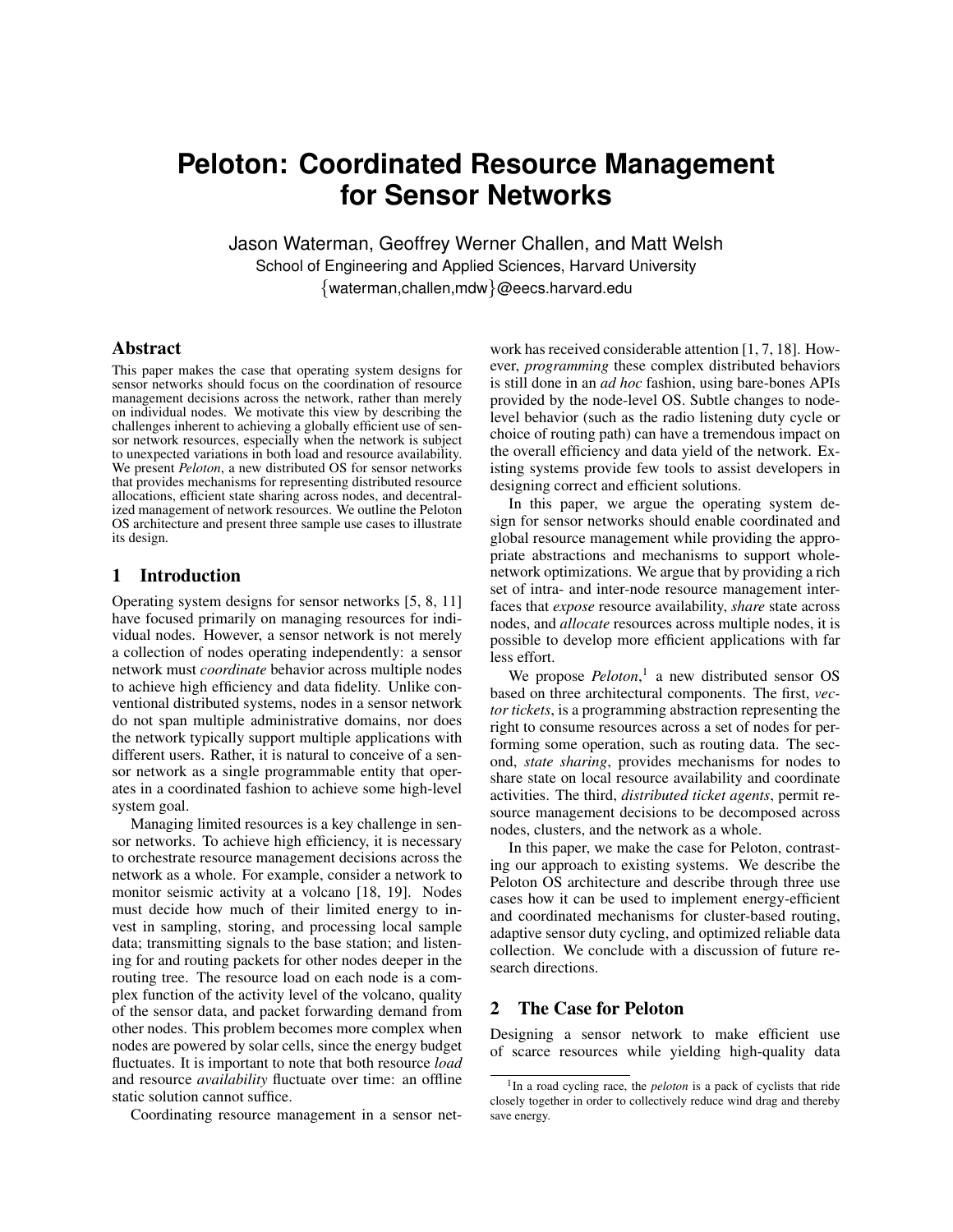presents a number of challenges. Not only are node resources limited, but small local changes in a node's operation can have a ripple effect throughout the network. Moreover, nodes are mutually dependent upon each other to relay data, maintain time synchronization, perform collaborative event detection, and maintain spatial sensor coverage. It is not enough to conceive of a network as a mere collection of independent nodes, yet that is the dominant programming abstraction supported by existing sensor network operating systems [5, 8, 11].

As applications increase in complexity, reasoning about the global effects of local changes to node behavior can be difficult. The most common form of resource management is simple duty cycling, in which a (usually static) period is assigned to each node to achieve a given target lifetime. This works fine for applications with simple periodic behavior and few configuration changes over time. However, applications with more dynamic resource requirements need more sophisticated approaches, involving adaptation over time as well as both local and global knowledge of resource availability.

To achieve the greatest efficiency, nodes cannot simply make local decisions on how to invest their resources. Rather, it is necessary to perform resource adaptations in a coordinated fashion, where nodes share information on their local state and work together to assign tasks and allocate node-level resources to achieve the greatest common good. Such coordination can be done either within local clusters of nodes, or network-wide. While networkwide coordination has the potential for greater optimization, this must be traded off against the higher overhead for communicating demand and availability information to a centralized controller.

Existing sensor node OSs provide little support for collective resource management. TinyOS [8] and SOS [5] provide only low-level interfaces for managing the hardware state of the node. Pixie [11] and Eon [15] provide greater control over node-level resource availability and tuning, but still focus only on individual nodes. In SORA [12], nodes perform purely local, decentralized tuning of their actions, but without any explicit coordination across nodes.

The need for coordination in a sensor network to achieve good resource efficiency has been recognized in the literature [1, 12, 7, 18]. However, previous approaches have been *ad hoc* in nature, focusing on point cases of specific problems, such as routing, tracking, or sensor coverage. Most of the proposed algorithms have only been studied in simulations, and the few implementations would have required substantial effort to build, given only low-level messaging support provided by the OS. As a result, general-purpose abstractions for coordinated resource management have yet to emerge.

Similar resource management problems arise in many other distributed systems, including Internet-based services [13, 16], grids [3] and clusters [2, 14]. Sensor networks present new challenges in this space due to the vastly different workloads; severe constraints on resources; and the need for low-overhead coordination



Figure 1: A Peloton network consisting of five nodes.

mechanisms. Our design of Peloton takes inspiration from these previous systems, but is tailored for this new domain.

## 3 Peloton Architecture

Peloton builds upon our previous work on Pixie [11], a node-level OS for sensor nodes that focuses on enabling *resource aware programming*. In Pixie, application components request and receive *resource tickets* from the OS. A ticket represents a time-bounded right to consume some quantum of a given resource, such as energy, radio bandwidth, or memory. Tickets represent a flexible currency for resource management within the node and enable a rich space of policies for adapting sensor node operation to variations in load and resource availability. Pixie provides a resource allocator for each physical resource that estimates availability and responds to ticket allocation requests accordingly.

As an example, an application can tune the amount of data it attempts to transmit based on varying radio link conditions (e.g., due to interference or mobility) by requesting a bandwidth ticket in the desired amount. If the request cannot be satisfied under the current link conditions, a ticket with a smaller amount of bandwidth is issued, providing direct feedback on resource availability. Likewise, Pixie supports a range of energy scheduling policies to target a given battery lifetime by allocating energy tickets at a rate to conform to the schedule.

Resource tickets provide fine-grained visibility and control over resource usage. However, their use requires substantial application logic to request and manage tickets. For this reason, Pixie introduces a *resource broker* abstraction that mediates between applications and the underlying physical resources. Brokers serve as agents that apply policies such as prioritization, scheduling, and weighted fair queueing, thereby shielding application code from the details of managing tickets. For example, Pixie's bandwidth broker automatically manages ticket allocations across a set of application components to ensure that the highest-value data is transmitted when radio link conditions vary.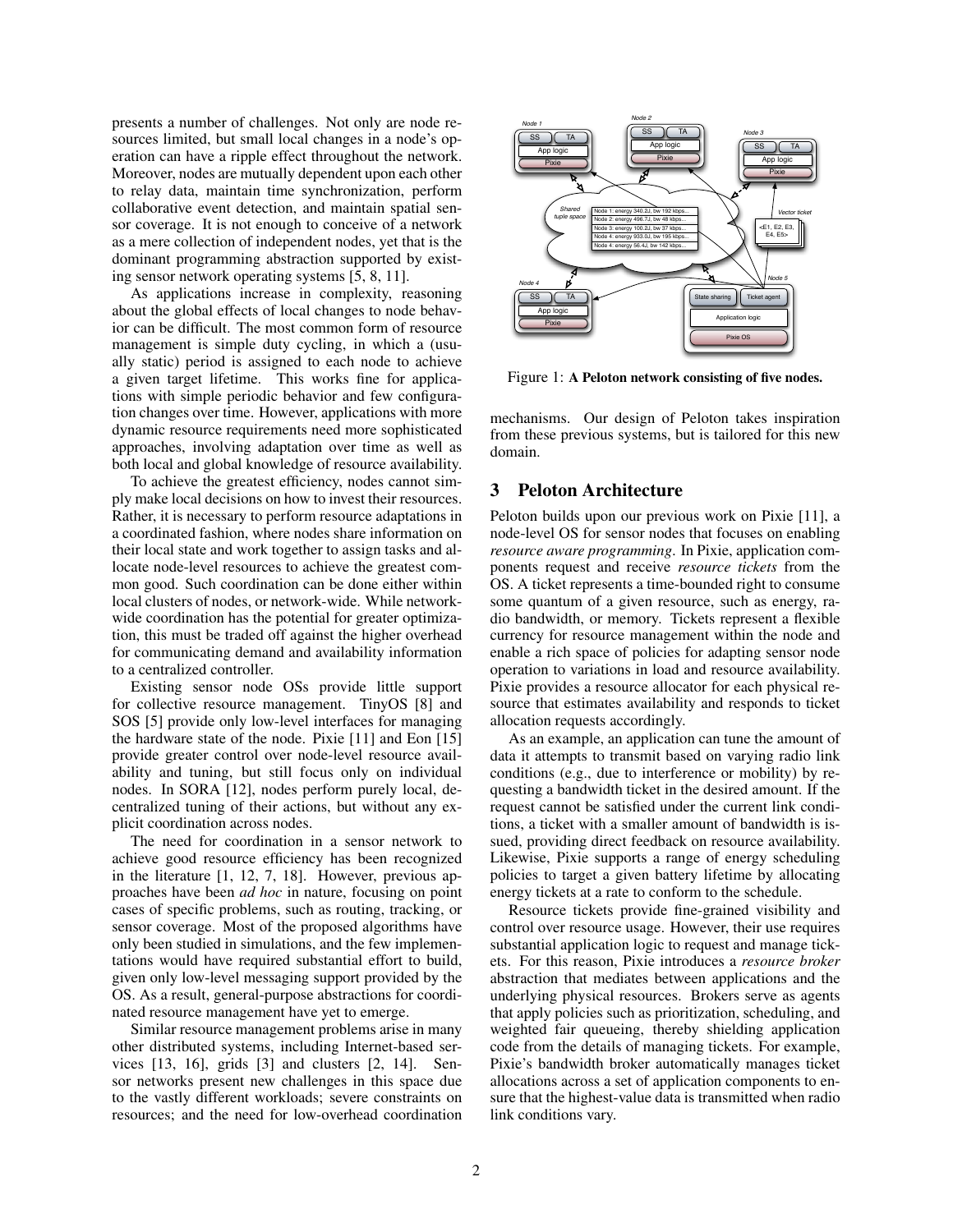In Pixie (as well as similar systems, such as Eon [15]), all resource management decisions are made at the node level and there is no support for inter-node coordination. The key idea in Peloton is to extend the Pixie ticket abstraction to support *vector tickets* that represent a vector of resource requirements across a set of nodes for performing some desired operation. Likewise, Peloton introduces *distributed ticket agents* that perform commonly-used resource management policies in a coordinated way across nodes. The Peloton architecture is shown in Figure 1.

## 3.1 Vector Tickets

The key resource management abstraction in Peloton is the *vector ticket* (VT), which represents an allocation of resources across a set of nodes. A vector ticket  $V = T_1, T_2, ... T_n$  consists of a vector of resource tickets  $T_i$ , each of which is a tuple  $\langle n, R, c, t_e \rangle$ . A ticket represents the time-bounded right to consume up to  $c$  units of resource R until expiry time  $t_e$ , at node n. An individual ticket can represent allocations of multiple resources. For example, transmitting a radio packet consumes both radio bandwidth and energy.

In Peloton, coordinated resource management is performed through the allocation and manipulation of vector tickets. As a simple example, performing a reliable download of a chunk of data from a given sensor node would require a vector ticket representing the energy and bandwidth consumed at the sensor node for reading data from flash and transmitting packets, as well as the energy and bandwidth used by intermediate nodes along the routing path to the base station. A single VT can capture the complete resource envelope of an operation spanning multiple nodes, providing a powerful mechanism for tracking and controlling resource allocations in a network-wide fashion.

VTs are allocated by *ticket agents* that track resource availability, possibly across a set of nodes, and distribute resource allocations to meet some desired policy. This allows resource allocations to be performed individually by nodes, collectively by a group of nodes, or globally by a base station. A VT is delivered to the nodes identified in the VT using an efficient local or global broadcast protocol such as Trickle [10]. In order to consume resources, a node must acquire a vector ticket, either locally (from the node's local ticket agent) or from a third-party agent, such as the base station or another node in the network.

As in Pixie, VTs are also used to track resource consumption, since all resource usage must be tied to a corresponding VT, as well as to provide feedback to applications in terms of resource availability. One strength of resource tickets is that they decouple resource allocation from usage; a ticket may be acquired at one time, and redeemed at a later time. Resource tickets are timebounded as indicated by the expiry time  $t_e$ . This provides the ticket agent a measure of control over how many outstanding resource allocations have been granted. Tickets are not guarantees, only hints: a ticket may be revoked before its expiry time if conditions change.

VTs provide nodes autonomy in terms of *how* they consume resources allocated in the ticket. As an example, a global ticket agent might perform network-wide energy scheduling by tracking estimated energy usage across nodes, and doling out energy VTs to nodes in an attempt to meet a target battery lifetime. However, nodes are free to use the energy allocated in the VT as they see fit, such as for sampling data, relaying packets, or processing. This design strikes a balance between the high overhead required to enable fine-grain "micromanagement" of node operation versus complete autonomy without any coordination.

#### 3.2 State Sharing

A critical requirement for coordination is the ability for nodes to efficiently share state. Peloton builds in mechanisms for node state sharing within neighborhoods, clusters, and across the network. Building upon previous systems [17, 20], Peloton provides a simple API whereby a node can publish local state into a shared tuple space, and read shared state from the tuple space. Nodes use this API to publish information on local resource availability (energy, bandwidth, memory, and storage capacity), which is used by ticket agents, described below, to implement resource allocation policies.

Peloton maintains a global but weakly-consistent view of the tuple space across all nodes. The update rate and freshness of data in the tuple space is a function of the topological distance between two nodes. For example, updates from direct radio neighbors are refreshed rapidly, while data from distance nodes is refreshed less often, and may represent a coarse time-windowed average of that node's state. A node can always request an direct update from another node to obtain its latest state if necessary.

This design provides both good efficiency (in terms of radio messages) and consistency within local neighborhoods. Delayed and aggregated state propagation to more distant nodes in the network is acceptable since consistency requirements typically diminish with topological distance; two nodes near each other in the network are more likely to require careful coordination. Of course, state sharing operations consume energy and bandwidth, and are accounted for using resource tickets.

## 3.3 Ticket Agents

Vector tickets and state sharing provide the underlying *mechanisms* to enable resource management in Peloton. Resource allocation *policies* are provided by *ticket agents*, which consume information published to the tuple space and allocate vector tickets accordingly. Peloton provides an extremely flexible model for ticket agents, which can be either centralized (e.g., at the base station) or decentralized (e.g., running on each node in the network). Decentralized ticket agents coordinate their decision-making using the tuple space to synchronize and share needed state.

Peloton's vector ticket model enables hierarchical resource allocation and delegation, since the node that al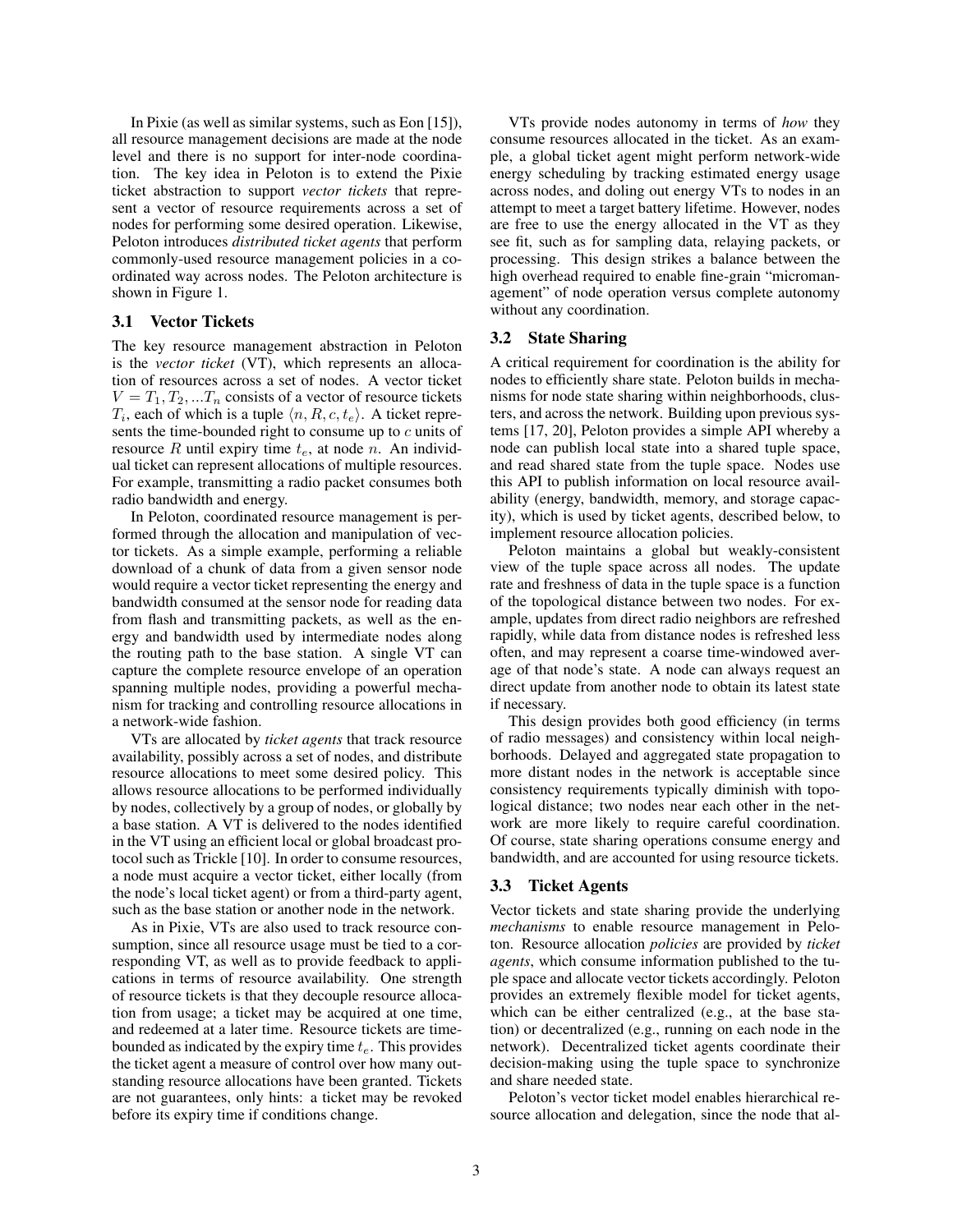locates a vector ticket need not be the same as the nodes on which it is consumed. For example, nodes can use a leader election protocol [7] to form clusters, and nodes within each cluster delegate resource allocation authority to the ticket agent at the clusterhead. The clusterhead can receive frequent updates of node state and make fine-grained resource allocations locally. A central controller at the base station can coordinate cluster-level allocations by communicating only with clusterheads, allocating coarser-grained vector tickets for each cluster.

In this model, the base station acts as just another participant in the system, although it has substantially more computational horsepower and memory for tracking network-wide state. Moreover, Peloton naturally decomposes resource management authority across a multi-tiered network, such as one that contains both lightweight mote-class devices as well as embedded microservers [4].

Peloton generalizes the global resource allocation policies provided by Lance [18], which focuses on network-wide optimization of raw data collection in a sensor network. Peloton extends Lance to support a much more general form of global network control, both in terms of broadening the range of resources and actions that can be controlled, as well as distributing allocation authority into the network.

## 4 Application Vignettes

To highlight the benefits of the Peloton architecture, in this section we discuss three use cases that leverage the programming model.

#### 4.1 Adaptive Cluster-Based Routing

A common approach to energy-efficient routing in sensor networks is to assign *clusterheads* within the network that take responsibility for receiving and forwarding packets for members of the cluster. Since clusterheads consume more energy than cluster members, it is necessary to rotate clusterheads periodically to balance energy load. In LEACH [7], the desired fraction of clusterheads is defined as a (static) design parameter. Nodes elect themselves clusterheads through a simple randomized leader-election protocol. Clusterheads define a TDMA communication schedule for each of the cluster members and collect, aggregate, and route aggregate data to the base station.

In LEACH, nodes pay no attention to their own energy reserves, nor that of other nodes in the network: it is assumed that the network will exhibit a uniform traffic load and thus remaining energy will be balanced across the nodes. However, this cannot accommodate varying traffic loads, link quality, and topology constraints caused by the spatial distribution of nodes. A better approach is to use information on available energy and radio link quality [6] to optimize clusterhead assignments.

Using Peloton, implementing an energy-aware variant of LEACH is relatively straightforward. Based on the energy consumption profile of nodes within a local neighborhood, each node can determine the probability with which it will elect itself as a clusterhead. Each clusterhead becomes the (temporary) ticket agent for the cluster members, assigning vector tickets for bandwidth and energy use to manage the cluster's communication schedule and resource consumption envelope.

This simple example highlights the value of an OS structure that makes distributed resource visibility and allocations explicit. Peloton cleanly separates the underlying details of resource management from the higherlevel coordination logic specific to the routing protocol. Furthermore, Peloton's underlying abstractions make it easy to extend the protocol to consider tradeoffs such as the impact of forwarding load on nodes with poor radio links and variable traffic generation rates.

#### 4.2 Adaptive Sensor Duty Cycling

Sensor duty-cycling is another common energy saving technique, but it must be implemented with care as the specific schedule affects data fidelity, network connectivity, and sensor coverage. Thus, there is a tension between lowering resource costs and overall value of data produced by the network. In many cases it is difficult or impossible to determine an appropriate duty-cycling schedule statically.

One example of a dynamic duty-cycling protocol is RACP [9], which tunes the sleep and wake cycles of individual nodes to maintain adequate sensor coverage while considering variations in nodes' energy availability. In RACP, a node can nominate itself as a *head* node, which sleeps until a predetermined wakeup interval. This requires that other nearby nodes act as *sponsors*, staying awake to maintain local sensor coverage at the cost of increased energy expenditure.

The RACP scheme maps nicely onto the Peloton primitives. Through local state sharing, nodes learn of each other's energy availability and spatial coverage. Entering a sleep state requires that a node allocate a VT to cover the energy requirements for the sponsor nodes that will stay awake on its behalf. Peloton's role is to decouple the shared mechanisms needed to coordinate resource management, while the specific policies are provided by the RACP ticket agent running on each node.

#### 4.3 Energy-Efficient Data Collection

Another application enabled by Peloton is the collecting of high-data-rate signals from a sensor network. Performing a reliable transfer of a sample stream stored on a sensor node, which might consist of kilobytes of data, requires substantial bandwidth and energy resources. Our previous work on Lance [18] demonstrated the ability to optimize the overall utility of data collected from a sensor network while adhering to a node-level energy schedule. However, Lance relies on a centralized controller, running at the base station, that has global knowledge of the data stored and the energy profile of each node. This requires potentially high overhead for scheduling data transfers and introduces a single point of failure.

The use of Peloton's vector tickets and shared state abstraction opens up the possibility of decentralizing this